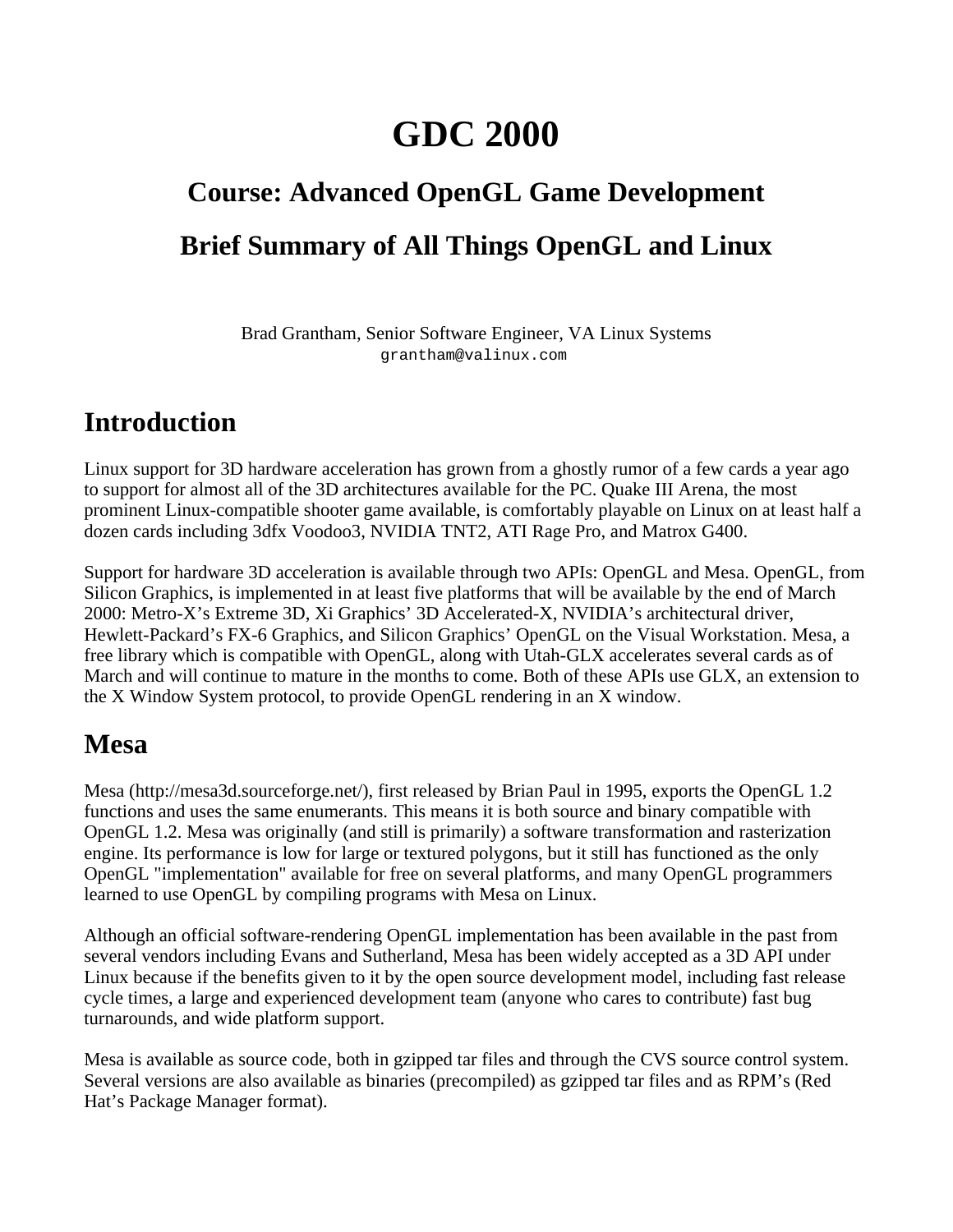Access to GLX is provided by a series of functions which emulate the GLX API. The "GLX" functions in Mesa do not actually package up OpenGL commands in GLX protocol packets, but rather attempt to do a very good job of pretending. Utah-GLX, discussed below, does implement the GLX protocol. Mesa simply provides libGLU.so and libGL.so shared libraries, and an OpenGL application program may not know that it is not actually running on Mesa with emulated GLX.

Mesa also provides a free implementation of the GLU (OpenGL Utility) library through which applications can tessellate concave or self-intersecting polygons and NURBs into triangles, in addition to other functions which do not directly involve the OpenGL state machine.

Mesa is useful as a learning tool for OpenGL beginners, and provides a very rich feature set, including

- the OpenGL 1.2 API
- stencil buffers
- accumulation buffers
- the GL\_ARB\_multitexture extension for multiple textures
- extended blending functions through GL\_EXT\_blend\_color and GL\_EXT\_blend\_subtract
- ... many other features useful for testing and education.

Mesa is not a licensed OpenGL implementation. There is no central "ARB" to manage the certification process or extensions; Brian Paul fills that role, and he is not paid for individual Mesa binaries. You may find Mesa has bugs which you would not expect in an OpenGL implementation under Windows 98, but I have found the reverse is sometimes the case. Mesa passes most of the OpenGL conformance test suite and I have found it a very useful library for writing and testing my sample programs for the SIGGRAPH Course "Advanced Graphics Programming Techniques with OpenGL". It actually has helped me find incorrect use of OpenGL in some programs of my own, especially because I can read the source for Mesa hand in hand with the OpenGL specification, and this is why I believe it is a good learning tool.

## **Utah-GLX**

The "Utah-GLX" project (http://utah-glx.sourceforge.net/) provides hardware accelerated Mesa on five architectures: the Riva series from NVIDIA, MGA-G200 and G400 from Matrox , ATI's Rage Pro, Intel's embeddded i810, and S3's Virge DX. Utah-GLX accelerates the most common OpenGL functions, and offers a few extensions through Mesa.

Several prominent engineers have contributed to Utah-GLX, including Terrence Ripperda of NVIDIA, Keith Whitwell of Precision Insight, Stephen Crowley of the Debian project, and John Carmack of Doom and Quake fame from Id Software.

Utah-GLX provides "real" GLX functionality for Mesa, and the source package compiles into libGL.so, libGLU.so, and glx.so. "glx.so" is a loadable module for XFree86 3.3.x (where  $x \ge 5$ ) which provides Mesa inside the X server. The libGL.so from this package has two functions. If "direct rendering" is disabled or is unavailable because the client and server are on two separate machines, each OpenGL-compatible function call packages up the OpenGL command and parameters and sends it across either a network socket or a UNIX pipe to the X server, where glx.so decodes the command and parameters and calls Mesa to process the request. This means that any machine with GLX can render to a Linux machine with Utah-GLX in the server, and any Linux machine with Utah-GLX libGL.so can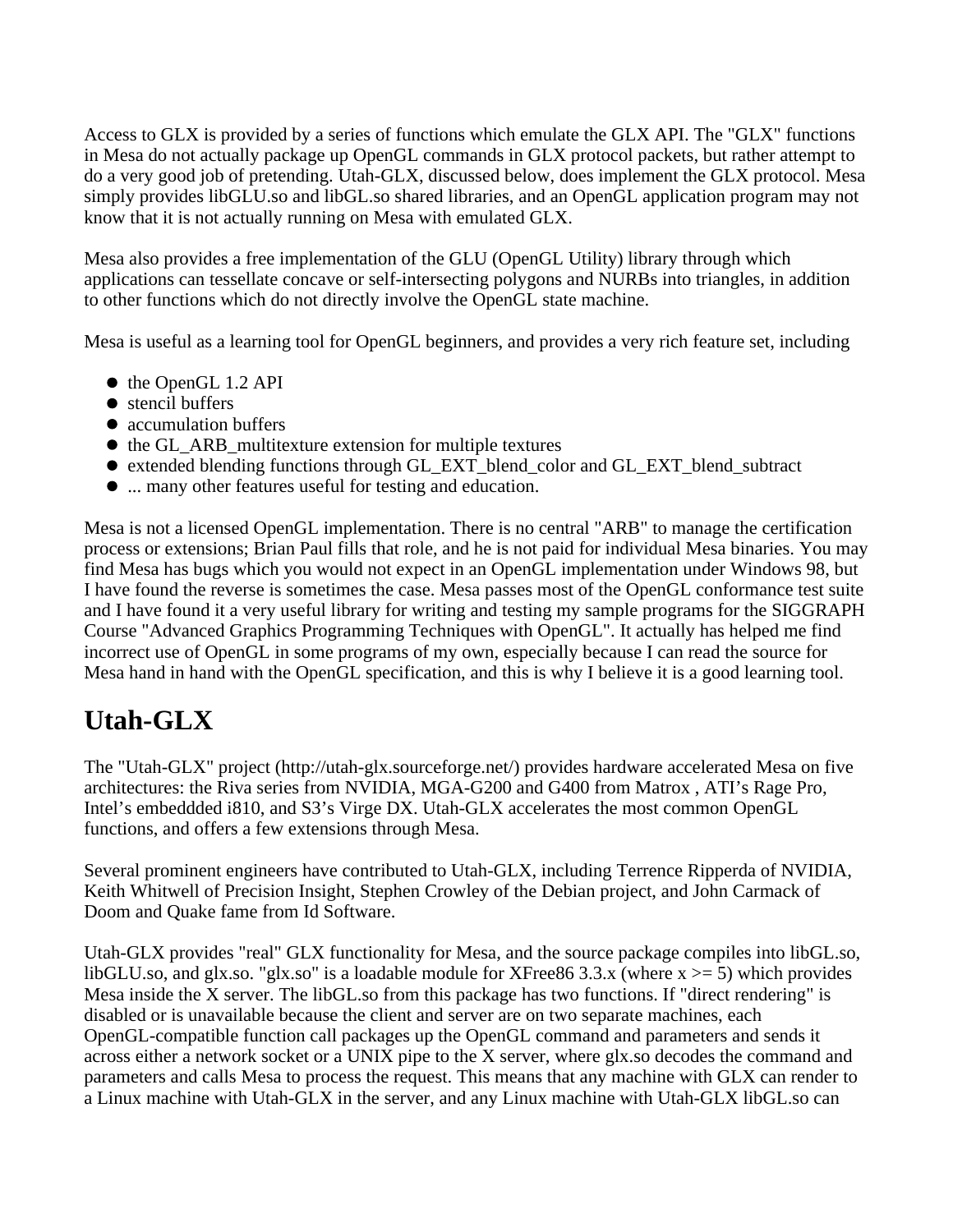render remotely to another GLX-capable system.

The glx.so also has hardware-accelerated Mesa support compiled in as driver modules for each of the architectures mentioned above. These drivers work in conjunction with the 2D support already in the X server. The most commonly-used OpenGL features are accelerated: singly-textured MIPmapped polygons, fast glClear, and fast glXSwapBuffers using 16-bit color buffers and 16-bit depth buffer. On some of the architectures which support it, multitexture, stencil buffers, 32-bit color, and 24-bit depth are accelerated as well. The most full-featured Utah-GLX platform at this time is the Matrox G400, which includes accelerated triangle setup, multitexture, and 32-bit rendering.

Finally, Utah-GLX supports "direct rendering". The libGL.so library can negotiate with glx.so when the client and server are on the same physical hardware to enable direct hardware access for the OpenGL client. This removes the overhead of packaging up rendering requests in the GLX protocol and allows Mesa performance to approach and, in some cases, exceed the performance of OpenGL under Windows.

Utah-GLX is available in the same ways as Mesa; through source code in archives or CVS, or through pre-compiled binaries. Daily snapshots are available through a link on the web page.

Development of Utah-GLX appears to be driven by the desire of many hackers to play Quake III Arena on their machines which would otherwise only run Quake III under Windows 98. This means that the performance is good but feature coverage may be spotty; some OpenGL state combinations may unexpectedly force software rendering even though the hardware supports the configuration, and some functions may not work at all, mostly because these functions are not used by Quake or other widely available applications. The team tries very hard to provide correct rendering for every state combination, though, and I have been very excited to run OpenGL programs accelerated on my laptop with the ATI Rage Pro LT chipset, including Quake III.

I expect Utah-GLX to continue to improve for the next few months, and support for one or two more chipsets may be added. However, development of hardware-accelerated Mesa under Linux and other free UNIX-like operating systems is steadily heading towards support of the Direct Rendering Infrastructure from Precision Insight in XFree86 4.0, discussed later.

Game developers may target Utah-GLX because of its support for several popular commodity cards and because its source code is fully free and available. Developers requiring special functionality may even contribute a new OpenGL extension to Mesa and GLX, if appropriate. Many of the newest Linux distributions, such as Red Hat 6.2, include a subset of the Utah-GLX hardware accelerated drivers, including the Matrox G400.

# **Xi Graphics 3D Accelerated-X**

Xi Graphics, Inc. (http://www.xig.com/), sells an X server including OpenGL client libraries and accelerated rendering as part of the "3D Accelerated-X" package. They support at least eight different architectures at the time of writing in an "entertainment" version for commodity cards and a "professional" version which provides workstation features such as overlays and accelerated antialiased lines.

Although Accelerated-X is not Open Source, it is an OpenGL 1.1 implementation which supports accelerated textured polygons, fast clear, and fast swap, and provides acceleration for cards not likely to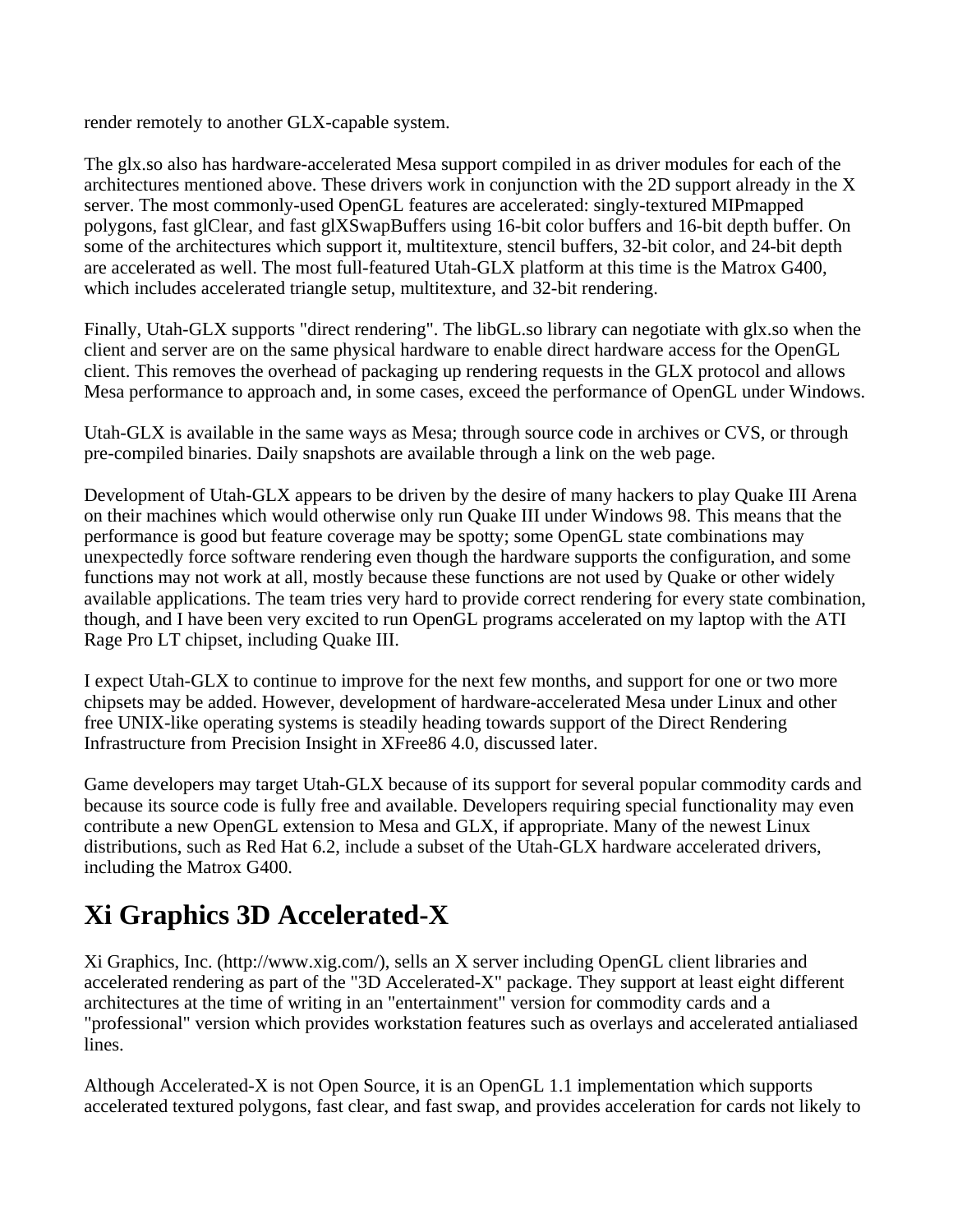be supported through Mesa either because of lack of availability or lack of chipset documentation. Many 3D companies provide their chipset specification to Xi Graphics in order to receive OpenGL support on Linux such as Evans and Sutherland, SiS, and Number Nine.

Developers looking for a fully compliant OpenGL implementation and a vendor to provide support may contact Xi Graphics for more information.

Although the "entertainment" package is an appropriate target for game developers wishing to ship a Linux version, it may also be useful to develop game content on a higher performance board supported by 3D Accelerated-X such as the 3Dlabs GVX1, because of it's high geometry performance and overlay support. A trickle of applications last year is growing into a flood of content development packages available under Linux, and many of these packages are ported using 3D Accelerated-X.

## **Metrolink's Extreme 3D**

An early developer release is available of MetroLink's (http://www.metrolink.com/) "Extreme 3D" another X server providing OpenGL acceleration for the Evans and Sutherland RealImage architecture and 3Dlabs Permedia 2- and 3-based boards.

Like the Xi Graphics product, this X server is an OpenGL implementation and so may serve some users' needs better than Mesa, but because it is not available to the public, it is more interesting as a development aid for those content providers with 3Dlabs GMX boards.

# **NVIDIA's Riva Architectural Driver**

NVIDIA is planning to release a binary-only OpenGL client library and XFree86 4.0 module by the middle of 2000. This driver shares the OpenGL implementation with NVIDIA's Windows 98 and NT OpenGL driver, and so will provide all the same OpenGL extensions and features and roughly the same performance as the Windows driver.

Game developers who have targeted some of the unique features of the GeForce 256 will find that their graphics subsystem will run just as well on Linux, minus the difference in operating system services between Linux and Windows and other porting concerns.

An open source version of a Mesa and GLX-based driver for the Riva 128 and TNT-series is available from NVIDIA's web site at http://www.nvidia.com/. This driver and X server provides 32-bit rendering including stencil buffers and geometry performance tweaks but does not support direct rendering and does not expose the full feature set of the TNT or any of the new features of the GeForce 256.

# **Hewlett-Packard FX-6**

HP has committed to shipping OpenGL support for FX-6, a high-performance workstation-class OpenGL accelerator for HP Windows NT and UNIX machines. This implementation is based on the "Direct Rendering Infrastructure" from Precision Insight and boasts 32-bit rendering with up to 12 million polygons per second.

This is less a gaming platform and more a development station because of the cost of the machine and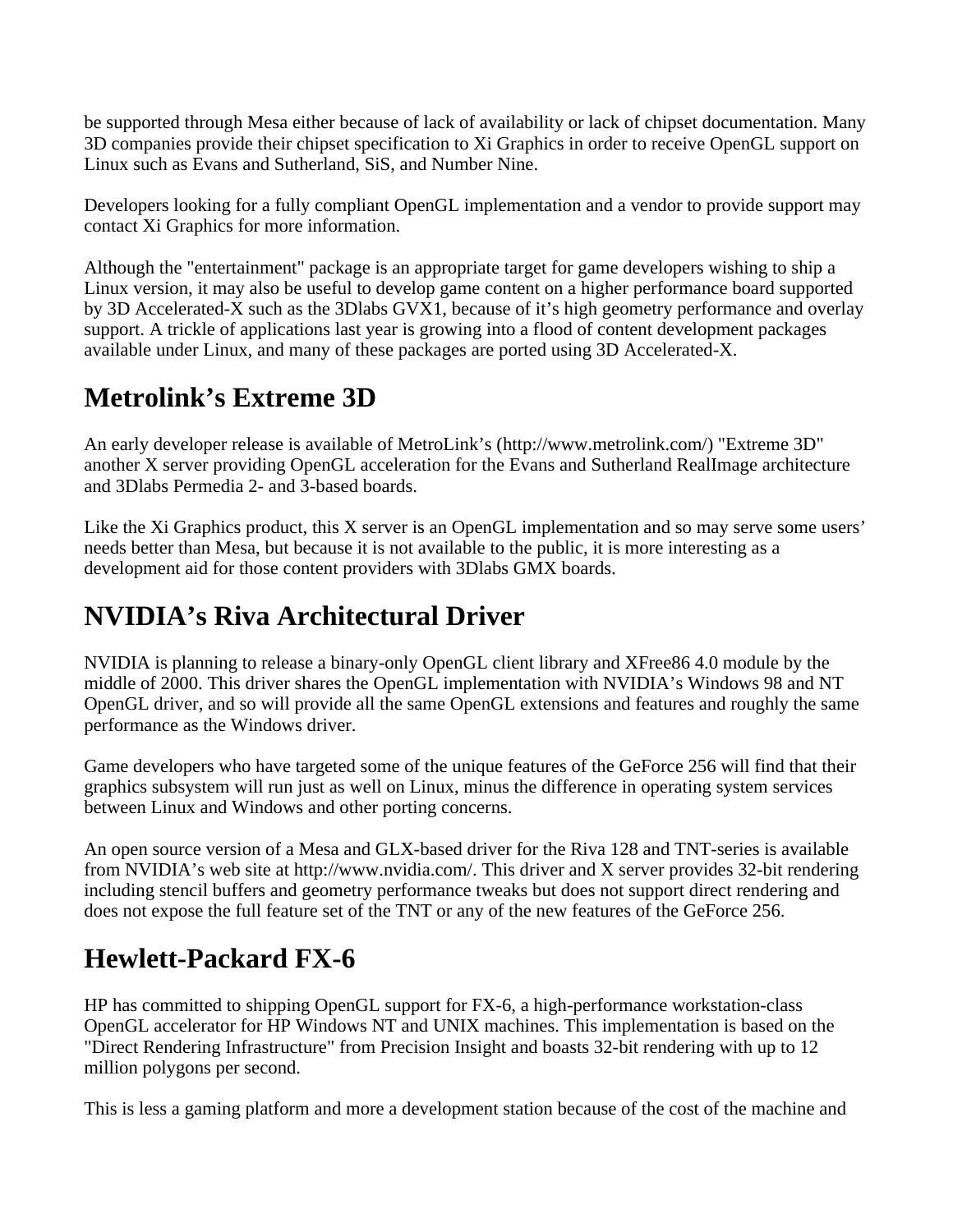graphics option.

## **Silicon Graphics Visual Workstation**

SGI has demonstrated hardware-accelerated OpenGL on the 320 and 540 Visual Workstations, but has not committed to shipping this implementation.

### **Future Directions: Direct Rendering Infrastructure**

Precision Insight, Inc., has designed and implemented a different form of direct rendering. Although similar to Utah-GLX in that there is an OpenGL client library which communicates with a server-side rendering module, it also provides a framework for locking and DMA through a kernel device, the "Direct Rendering Module". More information is currently available through http://www.precisioninsight.com/ and http://sourceforge.net/ under "Direct Rendering Infrastructure".

This architecture is already in place in prereleases of XFree86 4.0 including the most recent, XFree86 3.9.18. Support was demonstrated in a prototype implementation in Autumn 1999 for 3Dlabs Gamma-based OpenGL accelerator boards, and later for 3dfx Voodoo 3 and Banshee boards. Since then, the DRI has incorporated preliminary code for the Matrox G400 and for Intel's i810 embedded graphics.

Most people believe this is the direction that commodity cards will take. The DRI provides a straightforward, complete, medium-performance architecture for Mesa hardware acceleration on most architectures.

#### **Support - Libraries and Toolkits**

The GLUT toolkit, popular among students and also among professionals for rapidly developing portable OpenGL applications, is available under Linux. GLUT provides functions for opening and manipulating windows, receiving mouse and keyboard input events, and drawing simple primitives. The source code is available from http://reality.sgi.com/opengl/glut3/glut3.html

PLIB (http://plib.sourceforge.net/), a portable multimedia library, is a collection of simple libraries providing support for audio, joystick input, simple GUI widgets, text, simple geometry, and scene graph primitives. The components of PLIB were originally collected as the basis for the game "Tux the Penguin: A Quest for Herring", but many new applications use PLIB to ease portability concerns including the open source FlightGear flight simulator and the open source polygonal model editor PrettyPoly.

SDL, the Simple DirectMedia Layer is another library which provides fast access to video and audio targeted at games. The Linux version of "Civilization: Call to Power" uses SDL to play MPEG movies and sound.

Driver support for many joystick and joystick-like input devices is included in recent releases of the Linux kernel. More information can be found at http://atrey.karlin.mff.cuni.cz/~vojtech/joystick/.

Many other tools for gaming and interactive applications for Linux are available online. Some sites of interest include: